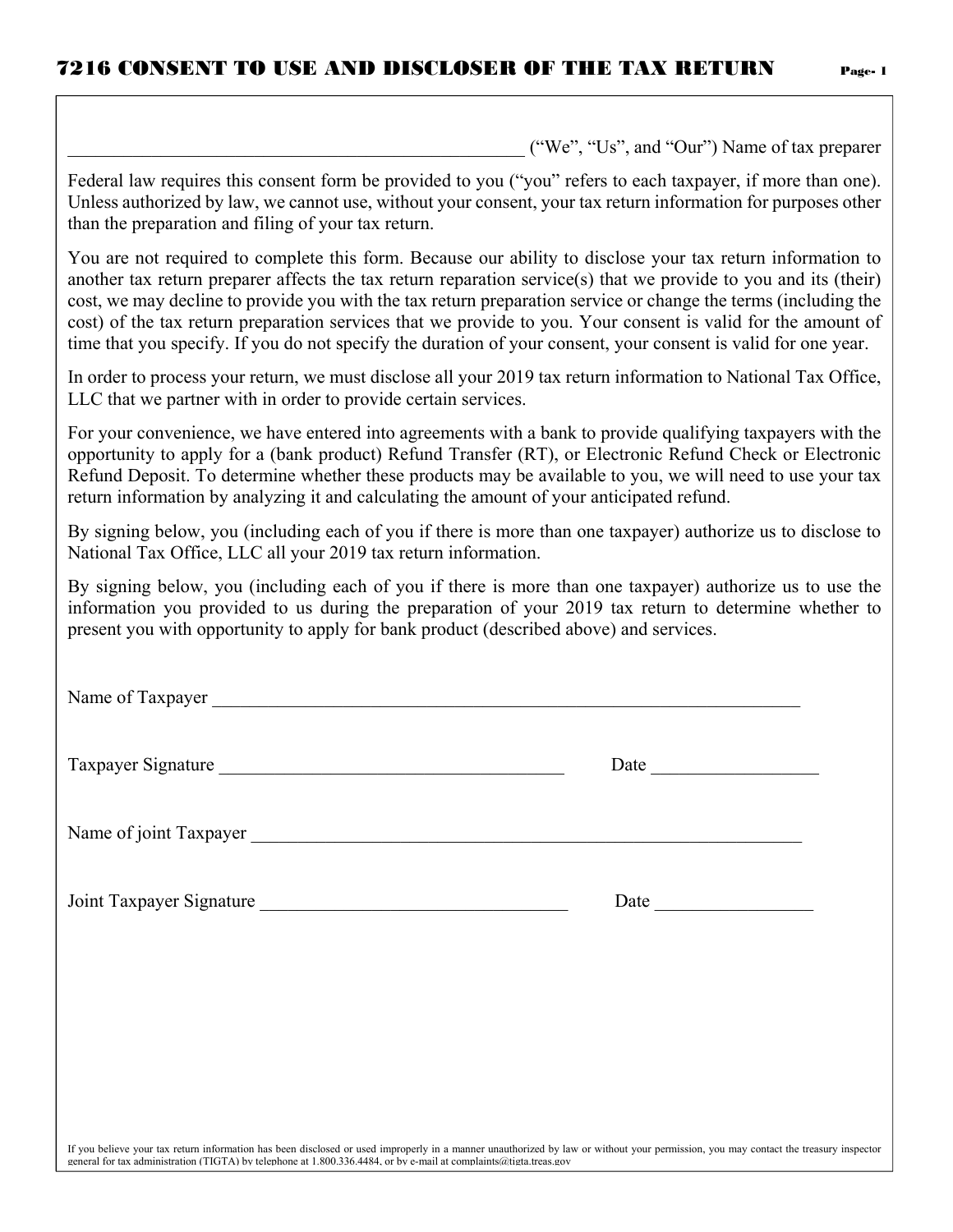#### Tax Intake Form Page -2

| <b>TAXPAYER</b>                                                                     |                               |
|-------------------------------------------------------------------------------------|-------------------------------|
| Social Security Number: _____ _____ _____ - _____ - _____ - _____ _____ _____ _____ |                               |
|                                                                                     | MI: Last Name: Last Name:     |
|                                                                                     |                               |
| Work Phone:                                                                         | Cell/Other Phone:             |
|                                                                                     |                               |
|                                                                                     |                               |
| <b>SPOUSE</b>                                                                       |                               |
| Social Security Number: _____ _____ _____ - _____ - _____ - _____ _____ _____ _____ |                               |
|                                                                                     | MI: Last Name:                |
|                                                                                     |                               |
|                                                                                     | Cell/Other Phone:             |
|                                                                                     |                               |
| Legally Blind? Yes NO                                                               |                               |
| <b>FILING STATUS</b>                                                                | <b>ADDRESS</b>                |
| Single:                                                                             | Street & Apt. No.             |
| Married Filing Joint:                                                               |                               |
| Married Filing Separately: ________                                                 | State: $\angle$ Zip: $\angle$ |
| Head of Household: __________                                                       | County:                       |
| Qualifying Widower:                                                                 |                               |
|                                                                                     |                               |

#### *DEPENDENTS*  First, Middle initial, Last Name D.O.B Social Security Number Relationship  $\_$  , and the set of the set of the set of the set of the set of the set of the set of the set of the set of the set of the set of the set of the set of the set of the set of the set of the set of the set of the set of th  $\mathcal{L}_\mathcal{L} = \{ \mathcal{L}_\mathcal{L} = \{ \mathcal{L}_\mathcal{L} = \{ \mathcal{L}_\mathcal{L} = \{ \mathcal{L}_\mathcal{L} = \{ \mathcal{L}_\mathcal{L} = \{ \mathcal{L}_\mathcal{L} = \{ \mathcal{L}_\mathcal{L} = \{ \mathcal{L}_\mathcal{L} = \{ \mathcal{L}_\mathcal{L} = \{ \mathcal{L}_\mathcal{L} = \{ \mathcal{L}_\mathcal{L} = \{ \mathcal{L}_\mathcal{L} = \{ \mathcal{L}_\mathcal{L} = \{ \mathcal{L}_\mathcal{$  $\mathcal{L}_\mathcal{L} = \{ \mathcal{L}_\mathcal{L} = \{ \mathcal{L}_\mathcal{L} = \{ \mathcal{L}_\mathcal{L} = \{ \mathcal{L}_\mathcal{L} = \{ \mathcal{L}_\mathcal{L} = \{ \mathcal{L}_\mathcal{L} = \{ \mathcal{L}_\mathcal{L} = \{ \mathcal{L}_\mathcal{L} = \{ \mathcal{L}_\mathcal{L} = \{ \mathcal{L}_\mathcal{L} = \{ \mathcal{L}_\mathcal{L} = \{ \mathcal{L}_\mathcal{L} = \{ \mathcal{L}_\mathcal{L} = \{ \mathcal{L}_\mathcal{$

#### For Office use only – Compliance check list

*Please make sure to collect, scan and upload all the listed item below to software* 

- o **Client Intake Form** *(Please up load ALL the forms provided in the booklet)*
- o **Tax Client Photo ID** *(Readable) (For every taxpayer listed on tax return)*
- o **Copy of Social Security Cards**
- o **Copy of Income** *(W-2, 1099 and all the other income documentation provided by taxpayer)*
- o **Copy of any supporting documents pertaining to tax return** *(Any documents the taxpayer gives you scan and upload them)*

Tax Preparer Name:  $\Box$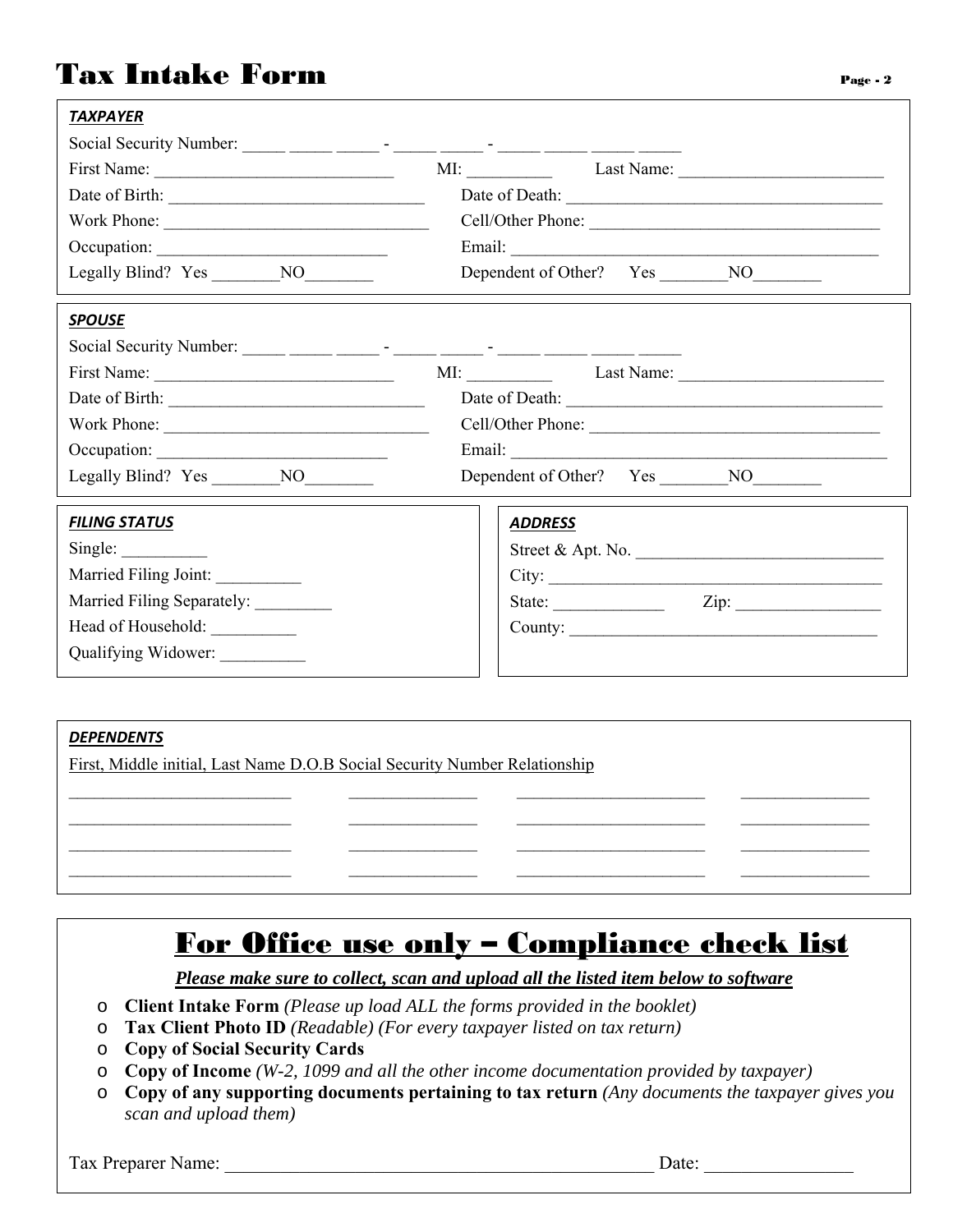# Refund Type  $P_{\text{age}}$

| 'age | - |
|------|---|
|      |   |

| <u>How do you want your refund? (Check one of the following)</u>                                                                                                                                  |  |
|---------------------------------------------------------------------------------------------------------------------------------------------------------------------------------------------------|--|
| o 7-14 days (RT Refund Transfer: Check)                                                                                                                                                           |  |
| □ In about 7-14 days from the date your return is accepted electronically by the IRS, you receive a check<br>for the amount your refund less filing fees. (Check will be available in our office) |  |
| o 7-14 days (RT Refund Transfer: Debit Card)                                                                                                                                                      |  |
| In about 7-14 days from the date your refund is accepted electronically by the IRS, for the amount your<br>refund less filing fees will be deposited onto the debit card we issued you.           |  |
| o 7-14 days (RT Refund Transfer: Direct Deposit)                                                                                                                                                  |  |
| In about 7-14 days from the date your refund is accepted electronically by the IRS, for the amount your<br>refund less filing fees will be deposited into your bank account.                      |  |
| o 7-14 days (RT Refund Transfer: Walmart Direct2Cash)                                                                                                                                             |  |
| In about 7-14 days from the date your refund is accepted electronically by the IRS, for the amount your<br>refund less filing fees will be deposited into your bank account.                      |  |
|                                                                                                                                                                                                   |  |
| <b>Cash Advance option (Check one of the following)</b>                                                                                                                                           |  |
| *The loan offered in amounts 25%, 50% or 75% of your expected tax refund from \$500-\$6000. Loan in the amount of 50% or 75% of your<br>expected tax refund will have an APR of 36%.              |  |
| o Cash Advance (RT Refund Transfer: Check)                                                                                                                                                        |  |
| $\Box$ 50%<br>$\Box$ 75%<br>$\Box$ 25%                                                                                                                                                            |  |
| o Cash Advance (RT Refund Transfer: Debit Card)                                                                                                                                                   |  |
| $\Box$ 25%<br>$\square$ 50%<br>$\Box$ 75%                                                                                                                                                         |  |
|                                                                                                                                                                                                   |  |
| <u>The Following products require fees paid at the time of the service</u>                                                                                                                        |  |
| o E-file: Direct Deposit                                                                                                                                                                          |  |
| Your refund will be deposited into your savings or checking account directly from IRS approximately 10-14<br>days after your return is accepted by IRS.                                           |  |
| o 3-4 Weeks (E-file: Check)                                                                                                                                                                       |  |
| Your refund will be mailed to you directly from IRS in approximately 3-4- weeks after your return is<br>accepted electronically by the IRS.                                                       |  |
| o Mail a paper return                                                                                                                                                                             |  |
| Your refund will be mailed to you directly from IRS in approximately 6-8- weeks after your mail your<br>return to the IRS.                                                                        |  |
| Date: $\qquad \qquad \qquad$                                                                                                                                                                      |  |
|                                                                                                                                                                                                   |  |
| *All times are estimated because the IRS no longer publishes the refund cycle chart. If you claim the EITC Or AOTC on your tax return,<br>the IRS cannot issue your refund before mid-February.   |  |
|                                                                                                                                                                                                   |  |
|                                                                                                                                                                                                   |  |
|                                                                                                                                                                                                   |  |
|                                                                                                                                                                                                   |  |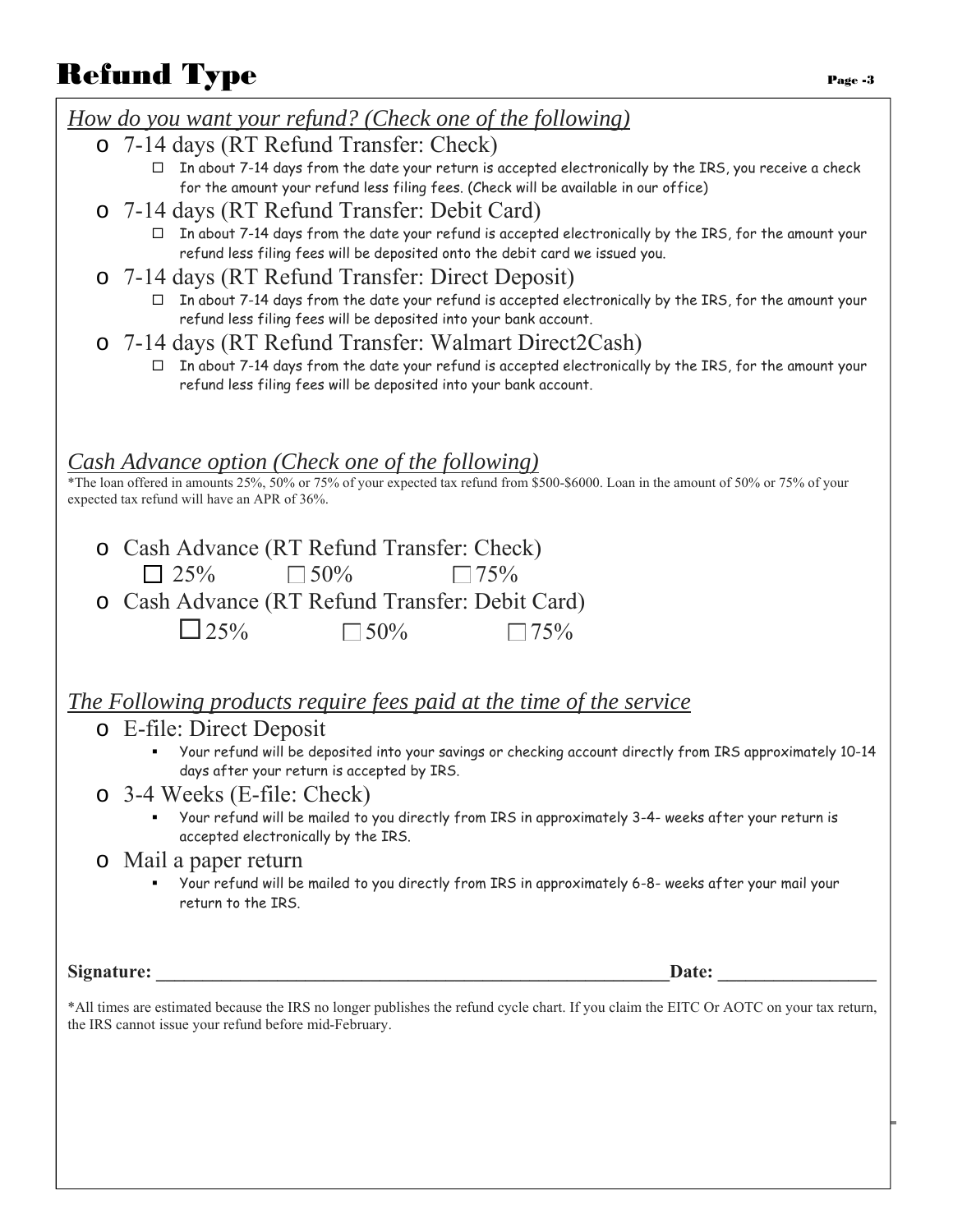#### Tax Client Photo ID and Voided Check - Required!

| Taxpayer SSN - _____ _____ _____ - _____ - _____ - _____ - _____ _____ _____ ____                                                         |                               |  |  |  |  |  |  |
|-------------------------------------------------------------------------------------------------------------------------------------------|-------------------------------|--|--|--|--|--|--|
| <b>PHOTO ID #1 -Required</b>                                                                                                              | 1 Other Form of ID - Required |  |  |  |  |  |  |
|                                                                                                                                           |                               |  |  |  |  |  |  |
| Spouse SSN - ____ ____ ____ - ____ - ____ - ____ - ____ - ____ ____ ____ ____                                                             |                               |  |  |  |  |  |  |
| PHOTO ID #1 - Required                                                                                                                    | 1 Other Form of ID - Required |  |  |  |  |  |  |
| <b>Place Voided Check Here</b><br>(only if you selected Direct deposit on page $-3$ )                                                     |                               |  |  |  |  |  |  |
| I hereby authorize the use of this identification above to electronically file my federal tax return<br>according to IRS publication 1345 |                               |  |  |  |  |  |  |
|                                                                                                                                           |                               |  |  |  |  |  |  |
|                                                                                                                                           | Spouse Signature: Date: Date: |  |  |  |  |  |  |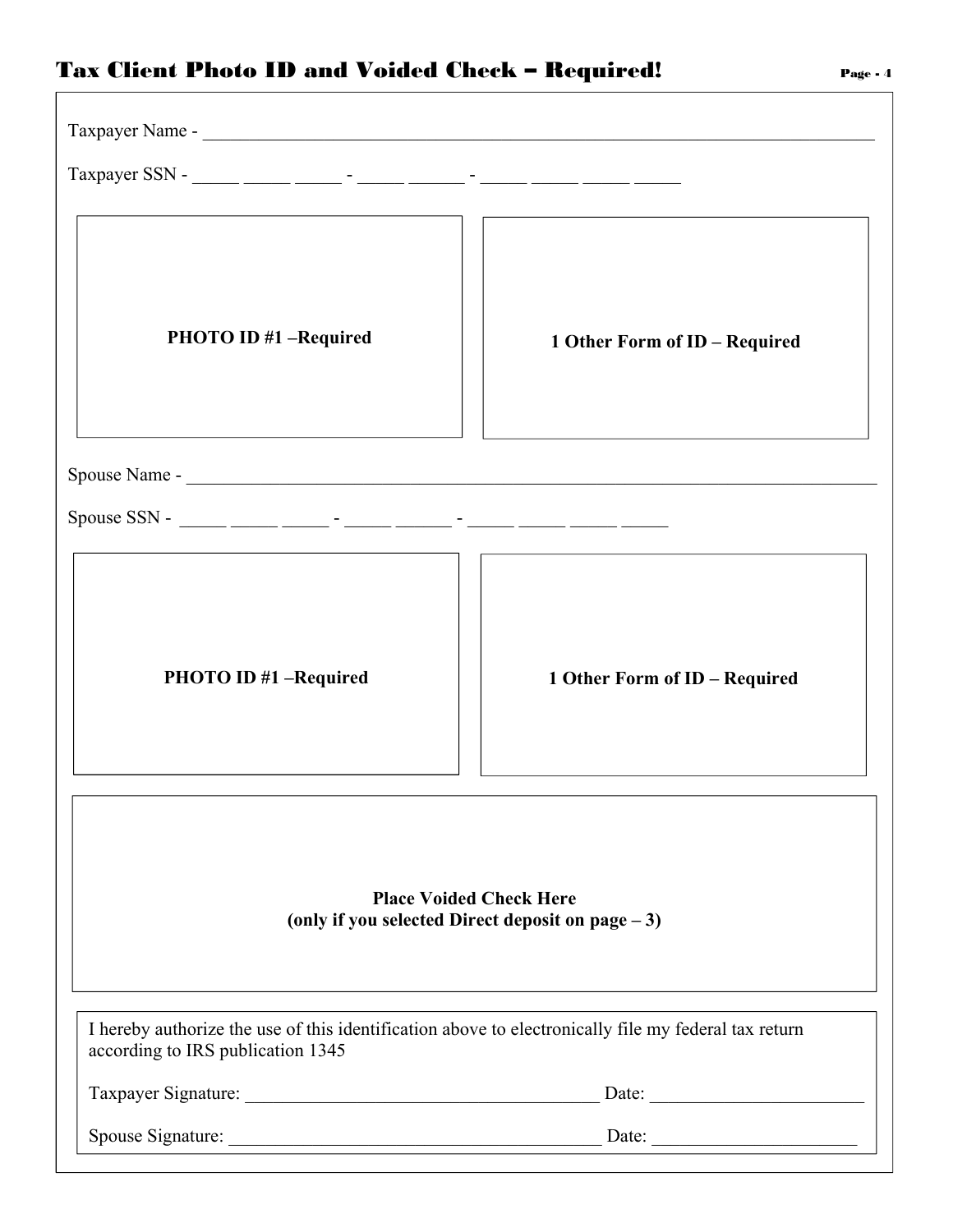# **Due Diligence Questionnaire**

| How many people live with you?<br>Is the taxpayer, spouse or depended(s) can be claim as qualifying child on any other tax return? Yes $\frac{\text{Children}}{\text{No}}$<br>If Yes, who? $\qquad \qquad$                                                                                                                                                                      |
|---------------------------------------------------------------------------------------------------------------------------------------------------------------------------------------------------------------------------------------------------------------------------------------------------------------------------------------------------------------------------------|
| Did anyone help support you during the year? _______ Yes ______ No                                                                                                                                                                                                                                                                                                              |
| In the case of audit can you prove financial responsibility and residency for any of the Dependents being<br>claimed?<br>Which document(s) can you provide? (i.e. copy of lease, medical records, school records, food stamps or<br>benefit statements)<br><u> 1990 - Johann John Stoff, amerikan bestein der stadt i den stadt i den stadt i den stadt i den stadt i den s</u> |
| Are any of the dependents being claimed NOT your Son or Daughter? ______ Yes _____ No<br>If Yes, why are the parents not claiming the child? (Please explain and list the child's name(s) if more than<br>one listed on the return)                                                                                                                                             |
| Were any of the credits disallowed or reduced in a previous year? _____Yes _____ No<br>If yes, please explain                                                                                                                                                                                                                                                                   |
| Did you have any other income during the year? (Child support, alimony) Yes No                                                                                                                                                                                                                                                                                                  |
| Other comments:                                                                                                                                                                                                                                                                                                                                                                 |
|                                                                                                                                                                                                                                                                                                                                                                                 |
| Client Signature<br>Date:<br>I certify that all answers on this form are to the best of my knowledge, true, correct, and complete.                                                                                                                                                                                                                                              |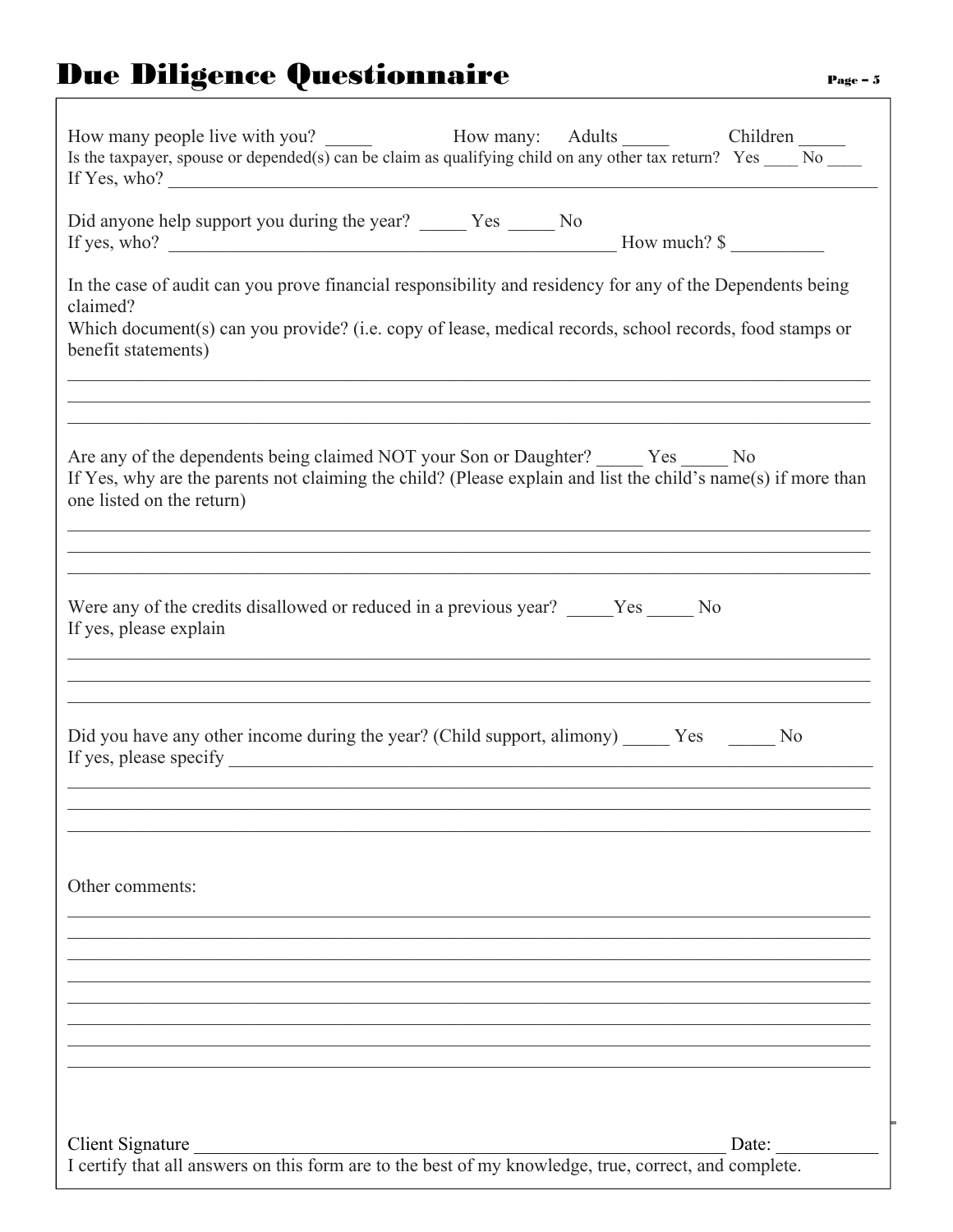#### $\begin{array}{c} \mathbf{Schedule} - \mathbf{C} - \mathbf{Form} \end{array}$

Fill out COMPLETLEY or mark "N/A". DO NOT leave blank. Use a separate worksheet for EACH SCH - C *\*\*Please Note: If possible, it is preferred a trial balance, P&L and balance sheet be provided by the client. If available, write "see next page" below and stuck under this page. If NOT AVAILABLE, Please use the input sheet below.* 

| <b>Business Info: (Required for all)</b> Taxpayer: _______ or     |                                                    | Spouse:                                      |                                                   |
|-------------------------------------------------------------------|----------------------------------------------------|----------------------------------------------|---------------------------------------------------|
|                                                                   |                                                    |                                              |                                                   |
|                                                                   |                                                    |                                              |                                                   |
| Date Business Started:                                            |                                                    |                                              |                                                   |
| Did you materially participate in the business? YES:              |                                                    |                                              |                                                   |
|                                                                   |                                                    |                                              |                                                   |
| Income Questions: (Required if no P&L or Trial Balance Available) |                                                    |                                              |                                                   |
|                                                                   |                                                    |                                              |                                                   |
|                                                                   |                                                    |                                              |                                                   |
|                                                                   |                                                    |                                              |                                                   |
| General Expenses: (Required if no P&L or Trial Balance Available) |                                                    |                                              |                                                   |
| Advertising:                                                      | \$<br><u> 1990 - Johann Barbara, martin a</u>      | Repair & Maintenance:                        | $\frac{1}{\sqrt{2}}$                              |
| Auto Expense:                                                     | \$                                                 | Supplies:                                    |                                                   |
| Commissions:                                                      |                                                    | Taxes & Licenses:                            | $\overline{\mathbb{S}}$                           |
| <b>Contract Labor</b>                                             | <u> 1990 - Johann Barbara, martin a</u>            | Travel:                                      | $\mathbb{S}$<br>the control of the control of the |
| Depletion                                                         | <u> 1980 - Johann Barbara, martin a</u>            | Meals (Total):                               | $\mathbb{S}$                                      |
| <b>Employee Benefit Program:</b>                                  | $\mathcal{S}$<br>the company of the company of the | Utilities:                                   |                                                   |
| Insurance (other than health): \$                                 |                                                    | other:                                       |                                                   |
| Interest:                                                         | S                                                  |                                              | \$                                                |
| a) Mortgage:                                                      | \$                                                 |                                              | \$                                                |
| b) Other:                                                         | \$                                                 |                                              | \$                                                |
| Legal & Professional:                                             | \$                                                 |                                              | \$                                                |
| Office Expense:                                                   | \$                                                 | the control of the control of the control of | \$                                                |
| Pension & Profit Sharing:                                         | \$                                                 |                                              | $\mathbb{S}$                                      |
| Rent or Lease:                                                    | \$                                                 |                                              | \$                                                |
| a) Vehicles:                                                      | $\mathbb{S}$                                       |                                              | $\mathbb{S}$                                      |
| b) Machinery:                                                     | $\mathbb{S}$                                       | <u> 1990 - Johann Barbara, martin a</u>      | $\mathbb{S}$                                      |
| c) Other:                                                         | \$                                                 |                                              |                                                   |
| Total Expenses: \$                                                |                                                    |                                              |                                                   |
| Total Income – Total Expenses = $\$ Net Income                    |                                                    |                                              |                                                   |

(Please attach any other supporting document(s) if available)

Client Signature: \_\_\_\_\_\_\_\_\_\_\_\_\_\_\_\_\_\_\_\_\_\_\_\_\_\_\_\_\_\_\_\_\_\_\_\_\_\_\_\_\_\_\_\_\_\_\_\_\_ Date: \_\_\_\_\_\_\_\_\_\_\_\_\_

By signing above, I hereby certify the information given above is true and accurate.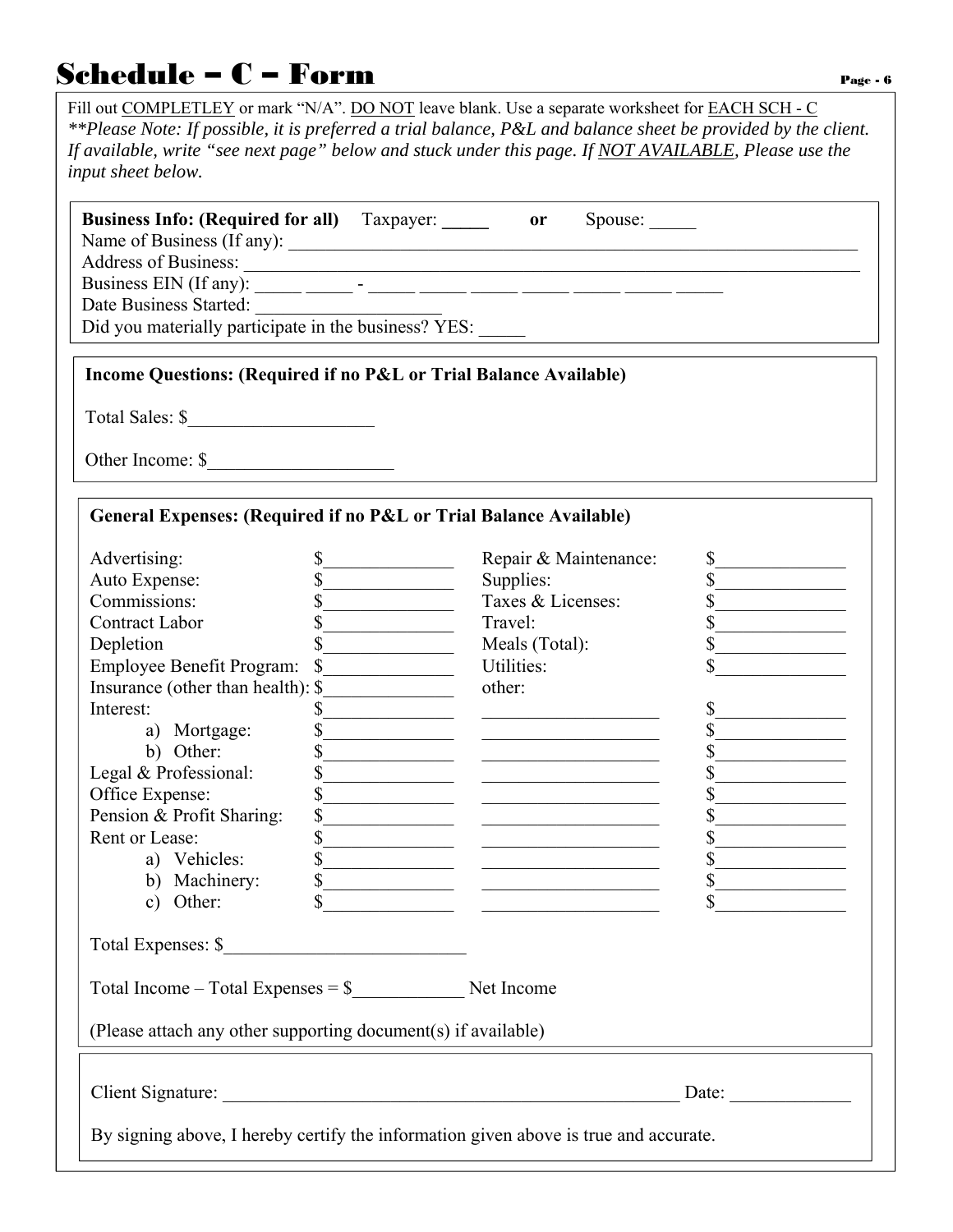## **Income Summary**

Page -  $7$ 

| <b>MONTH</b> | <b>SERVICE</b>                                                                                                         | <b><i><u><i>S</i></u></i></b> MADE |
|--------------|------------------------------------------------------------------------------------------------------------------------|------------------------------------|
| January      | <u> 2002 - Johann Johann Storm (d. 1982)</u>                                                                           | s                                  |
| February     |                                                                                                                        | $s$                                |
| March        | <u> 2008 - Jan James James James James James James James James James James James James James James James James Ja</u>  | s                                  |
| April        |                                                                                                                        | s                                  |
| May          |                                                                                                                        | s                                  |
| June         |                                                                                                                        | s                                  |
| July         | <u> 2008 - Johann John Stone, mars and de la provincia de la provincia de la provincia de la provincia de la provi</u> | $\sim$                             |
| August       | <u> 2008 - Johann John Stone, martin de Brasilia (h. 18</u>                                                            | $\mathbb S$                        |
| September    |                                                                                                                        | \$                                 |
| October      |                                                                                                                        | $\mathbb{S}$                       |
| November     |                                                                                                                        | $\mathbb{S}$                       |
| December     |                                                                                                                        | $\mathbb{S}$                       |
|              | <b>TOTAL</b>                                                                                                           | $\mathbb{S}$                       |
|              |                                                                                                                        |                                    |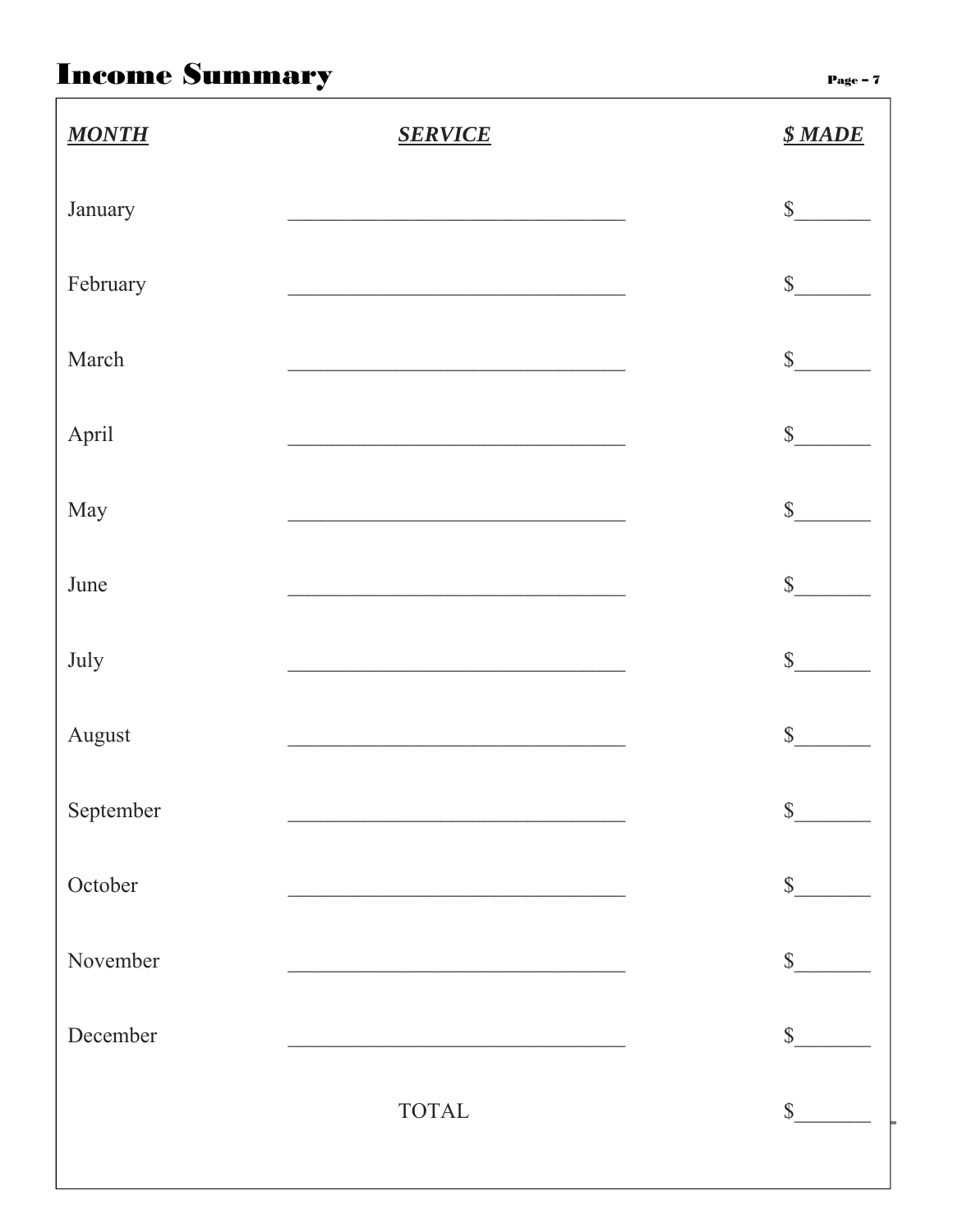## Dependent Care Form Page - 8

| Taxpayer SSN: _____ _____ _____ - _____ - _____ - _____ - _____ _____ _____ ____    |                                                                                                                  |
|-------------------------------------------------------------------------------------|------------------------------------------------------------------------------------------------------------------|
|                                                                                     |                                                                                                                  |
| <b>STANDARD DEPENDANTS</b>                                                          |                                                                                                                  |
| 1. Name of child:                                                                   |                                                                                                                  |
|                                                                                     |                                                                                                                  |
|                                                                                     |                                                                                                                  |
|                                                                                     | FEIN (or social of caregiver): ______ _____ - _____ - _____ - _____ - _____ _____ _____                          |
| Total amount paid \$                                                                |                                                                                                                  |
|                                                                                     | 2. Name of child:                                                                                                |
|                                                                                     |                                                                                                                  |
|                                                                                     |                                                                                                                  |
|                                                                                     | FEIN (or social of caregiver): ______ _____ - _____ - _____ - _____ - _____ _____ _____                          |
| Total amount paid \$                                                                |                                                                                                                  |
| 3. Name of child:                                                                   |                                                                                                                  |
|                                                                                     |                                                                                                                  |
| Daycare or provider Name                                                            |                                                                                                                  |
|                                                                                     | FEIN (or social of caregiver): ______ _____ - _____ - _____ - _____ - _____ _____ _____                          |
| Total amount paid \$                                                                |                                                                                                                  |
|                                                                                     |                                                                                                                  |
|                                                                                     |                                                                                                                  |
| Daycare or provider Name:                                                           |                                                                                                                  |
|                                                                                     | FEIN (or social of caregiver): ______ _____ - _____ - _____ - _____ - _____ _____ _____ _____                    |
| Total amount paid \$                                                                |                                                                                                                  |
| NON-STANDARD DEPENDENTS (Grandchild, niece, nephew, stepchild, foster child, etc.): |                                                                                                                  |
| Name of child $\frac{1}{\text{Why aren't parents claiming child?}}$                 |                                                                                                                  |
| How long has child lived with you?                                                  | did parent send fund to help support child?<br>Y/N                                                               |
| Do you have: Court documentation of custody?                                        | Y/N                                                                                                              |
| Document proving relationship to child?                                             | Y/N                                                                                                              |
| <b>ADULT DEPENDANTS</b>                                                             |                                                                                                                  |
|                                                                                     | Who is the dependent?                                                                                            |
| Where do they live?<br>$\overline{Y/N}$<br>Is dependent disabled?                   |                                                                                                                  |
|                                                                                     |                                                                                                                  |
| Can anyone else claim this dependent? $Y/N$                                         |                                                                                                                  |
|                                                                                     | Date:                                                                                                            |
|                                                                                     | By signing above, I hereby certify the information given above is true and accurate to the best of my knowledge. |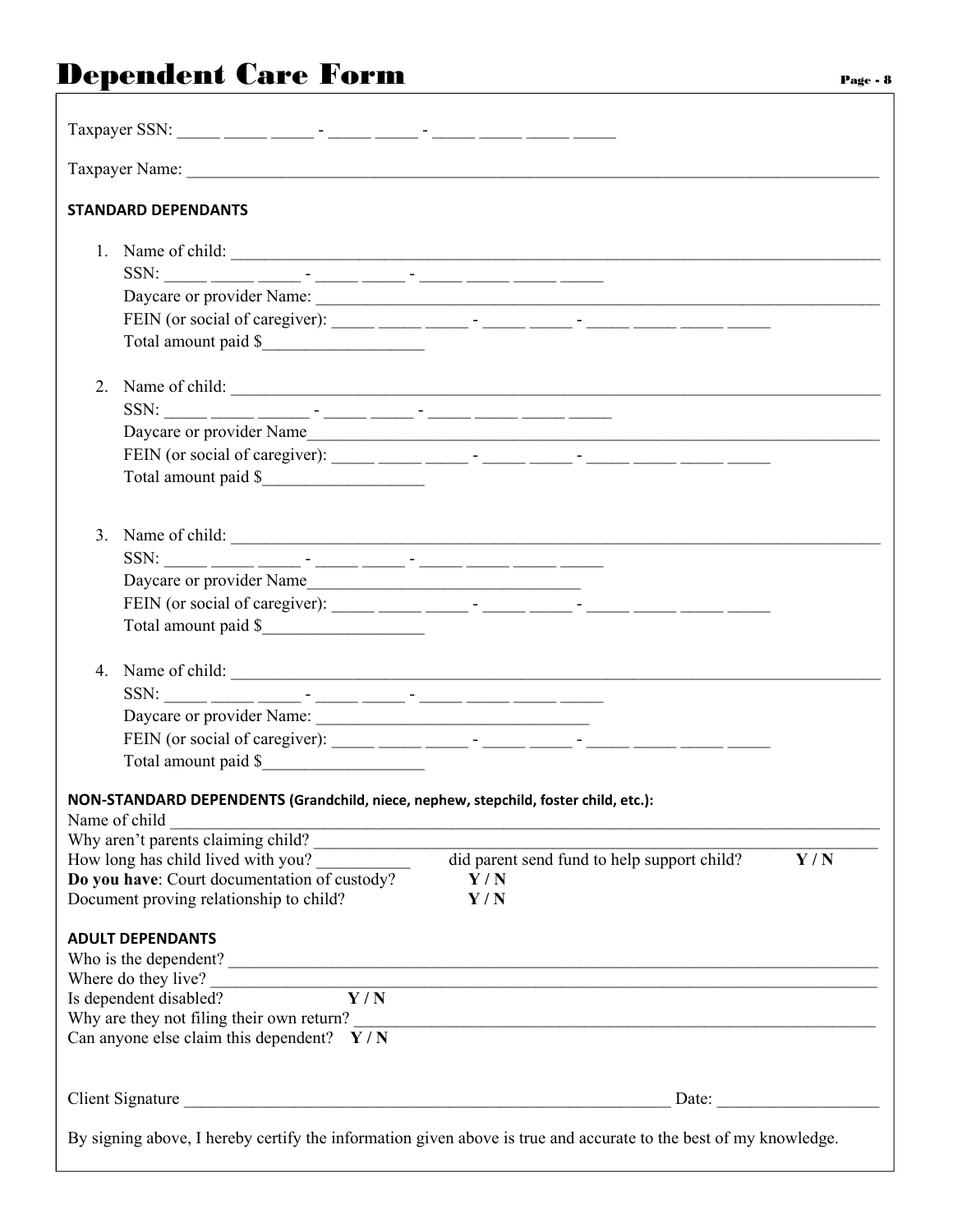| information found on this form is true and to the best of my knowledge. I understand it is my responsibility to have all  |
|---------------------------------------------------------------------------------------------------------------------------|
| valid documents and or receipts, as required to apply for any type of school credit. Below is a recap of all information, |
| status, and expenses I have encountered.                                                                                  |
| My scholar status:                                                                                                        |
| ) Full Time Student                                                                                                       |
| ) Part Time Student                                                                                                       |
| PLEASE PROVIDE a 1098-T Form                                                                                              |
| Below are my total educational expenses:                                                                                  |
| Books: $\frac{\sqrt{2}}{2}$                                                                                               |
| Supplies (On campus): \$                                                                                                  |
| Supplies (Off campus): \$                                                                                                 |
| Other expenses: \$                                                                                                        |
| Total: $\frac{\sqrt{2}}{2}$                                                                                               |
| By signing below I certify all information is true, valid, and to the best of my knowledge. I accept full responsibility  |
| of the statements mentioned above. Any and all disputes regarding this matter shall be forwarded to me with the           |
| information found on my tax returns forms.                                                                                |
|                                                                                                                           |
|                                                                                                                           |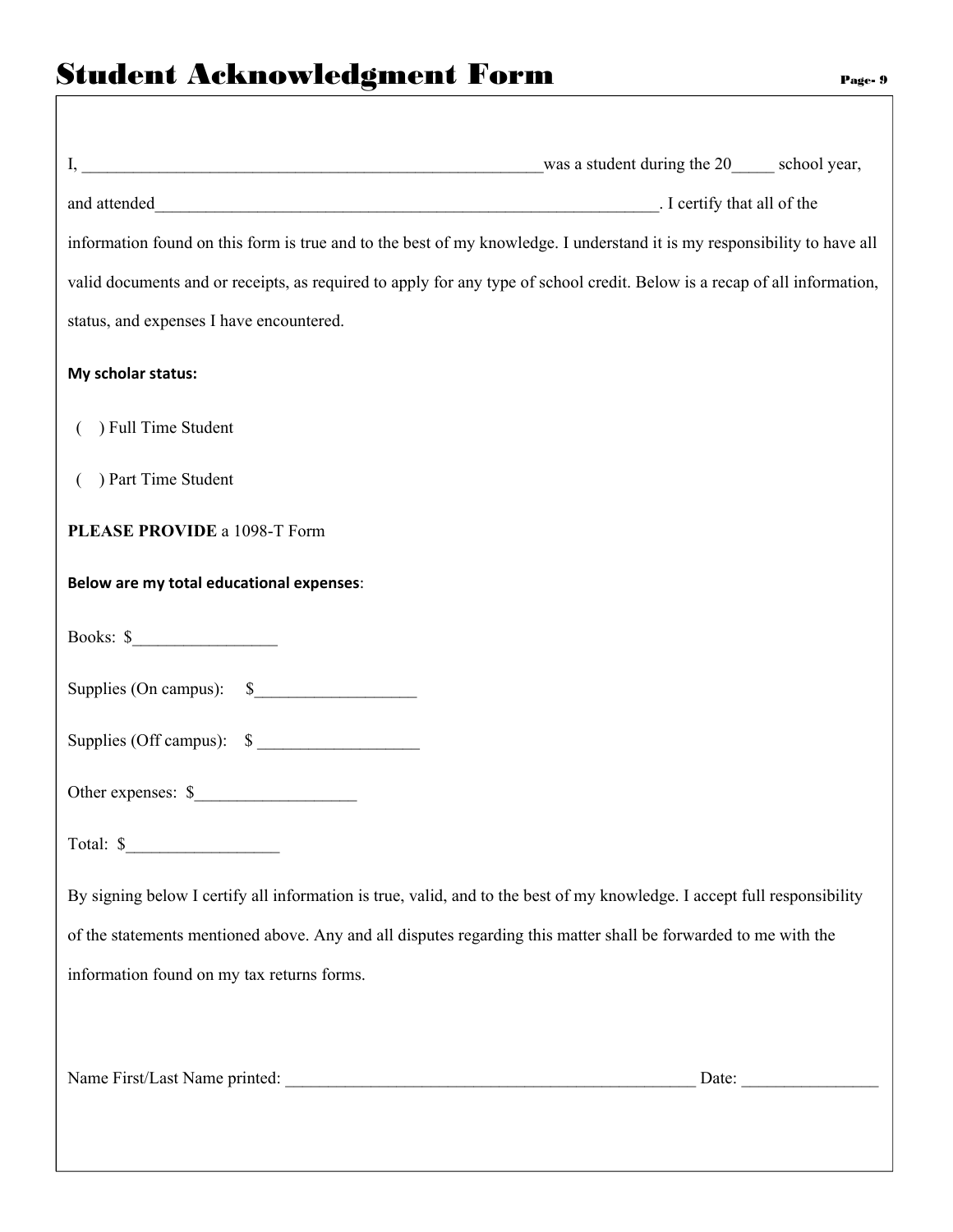### $Schedule - A - Information$

| <b>MEDICAL EXPENSES</b>                                                        | (Current Year) |
|--------------------------------------------------------------------------------|----------------|
| Medical & Dental Expenses                                                      | $\sim$         |
| Medical Insurance Premiums Paid (Other than Social Security Medicare Payments) |                |
| Long Term care Premiums                                                        |                |
| Prescription Drugs & Medications                                               |                |
| Medical Miles Driven: January 1 to June 30: July 1 to December 31:             |                |
| <b>TAX EXPENSES</b>                                                            | (Current Year) |
| State & Local Income Taxes Paid (Other than those on W-2's, 1099's, etc.)      | \$             |
| Prior year Income Taxes paid in current year                                   |                |
| <b>Real Estate Taxes</b>                                                       |                |
| <b>Personal Property Taxes</b>                                                 |                |
| Other taxes:                                                                   |                |
|                                                                                | \$             |
|                                                                                |                |
| Qualified New Vehicle Taxes                                                    |                |
| <b>Additional State/Local Taxes</b>                                            |                |
|                                                                                |                |
| <b>INTEREST EXPENSE</b>                                                        | (Current Year) |
| Home Mortgage Interest reported on Form 1098                                   |                |
| Home Mortgage Interest paid to others                                          |                |
| Refinancing Points Paid in 2017                                                |                |
| Investment Interest (other than K-1)                                           |                |
|                                                                                |                |
| <b>CONTRIBUTIONS</b>                                                           | (Current Year) |
| Cash Contributions (If over \$500 please provide detailed list)                |                |
| Non Cash Contributions (If over \$500 please provide detailed list)            |                |
| Volunteer Mileage Driven                                                       |                |
| <b>Miscellaneous</b>                                                           | (Current Year) |
| <b>Unreimbursed Business Expenses</b>                                          |                |
| <b>Union Dues</b>                                                              | \$             |
| Tax Prep Fees (Paid for Previous Return)                                       |                |
| Safe Deposit Rental                                                            |                |
| Investment Expenses (Other than K-1)                                           |                |
| Gambling Losses (Due to extent of winnings)                                    |                |
| Other Expenses:                                                                |                |
|                                                                                | \$             |
|                                                                                |                |
|                                                                                |                |

#### **CASUALTY & THEFT LOSSES**

If you had any casualty or theft losses during the year, please provide detail below, including date, description, amount of casualty or loss, any insurance reimbursement & basis in the property.

 $\mathcal{L}_\mathcal{L} = \mathcal{L}_\mathcal{L} = \mathcal{L}_\mathcal{L} = \mathcal{L}_\mathcal{L} = \mathcal{L}_\mathcal{L} = \mathcal{L}_\mathcal{L} = \mathcal{L}_\mathcal{L} = \mathcal{L}_\mathcal{L} = \mathcal{L}_\mathcal{L} = \mathcal{L}_\mathcal{L} = \mathcal{L}_\mathcal{L} = \mathcal{L}_\mathcal{L} = \mathcal{L}_\mathcal{L} = \mathcal{L}_\mathcal{L} = \mathcal{L}_\mathcal{L} = \mathcal{L}_\mathcal{L} = \mathcal{L}_\mathcal{L}$ 

Client Signature \_\_\_\_\_\_\_\_\_\_\_\_\_\_\_\_\_\_\_\_\_\_\_\_\_\_\_\_\_\_\_\_\_\_\_\_\_\_\_\_\_\_\_\_\_\_\_\_\_\_\_\_\_\_\_\_\_\_Date: \_\_\_\_\_\_\_\_\_\_\_\_\_\_\_\_\_\_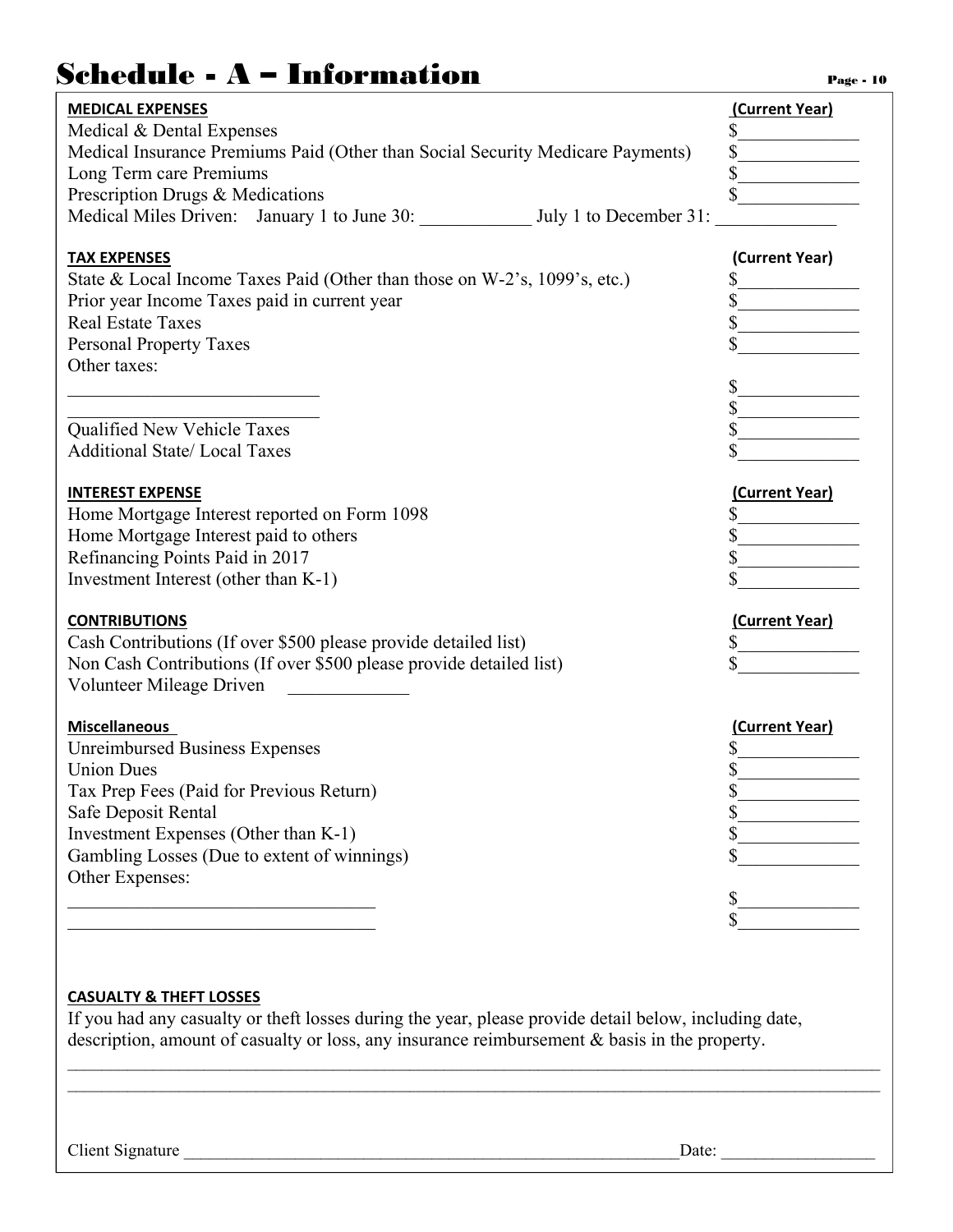| <b>Affordable Care Details:</b>                                                            |     |     |           |                |     |     |     |     |     |            |     | Page - 11  |     |
|--------------------------------------------------------------------------------------------|-----|-----|-----------|----------------|-----|-----|-----|-----|-----|------------|-----|------------|-----|
| Coverage Details: Check each month that applies for each question.                         |     |     |           |                |     |     |     |     |     |            |     |            |     |
| Note: 1095 - A and Exemption Certificates should be included under the Tax Document Sheet. |     |     |           |                |     |     |     |     |     |            |     |            |     |
|                                                                                            |     | Jan | Feb       | Mar            | Apr | May | Jun | Jul | Aug | <b>Sep</b> | Oct | <b>Nov</b> | Dec |
| <b>TAXPAYER:</b>                                                                           |     |     |           |                |     |     |     |     |     |            |     |            |     |
| Insured through Marketplace                                                                |     |     |           |                |     |     |     |     |     |            |     |            |     |
| Coverage from other source                                                                 |     |     |           |                |     |     |     |     |     |            |     |            |     |
| <b>Exempt from Mandate</b>                                                                 |     |     |           |                |     |     |     |     |     |            |     |            |     |
| <b>SPOUSE:</b>                                                                             |     |     |           |                |     |     |     |     |     |            |     |            |     |
| Insured through Marketplace                                                                |     |     |           |                |     |     |     |     |     |            |     |            |     |
| Coverage from other source                                                                 |     |     |           |                |     |     |     |     |     |            |     |            |     |
| <b>Exempt from Mandate</b>                                                                 |     |     |           |                |     |     |     |     |     |            |     |            |     |
| <b>DEPENDANT 1</b>                                                                         |     |     |           |                |     |     |     |     |     |            |     |            |     |
| Insured through Marketplace                                                                |     |     |           |                |     |     |     |     |     |            |     |            |     |
| Coverage from other source                                                                 |     |     |           |                |     |     |     |     |     |            |     |            |     |
| <b>Exempt from Mandate</b>                                                                 |     |     |           |                |     |     |     |     |     |            |     |            |     |
| <b>REQUIRED TO FILE A RETURN?</b>                                                          | Y/N |     |           |                |     |     |     |     |     |            |     |            |     |
| <b>DEPENDANT 2</b>                                                                         |     |     |           |                |     |     |     |     |     |            |     |            |     |
| Insured through Marketplace                                                                |     |     |           |                |     |     |     |     |     |            |     |            |     |
| Coverage from other source                                                                 |     |     |           |                |     |     |     |     |     |            |     |            |     |
| <b>Exempt from Mandate</b>                                                                 |     |     |           |                |     |     |     |     |     |            |     |            |     |
| <b>REQUIRED TO FILE A RETURN?</b>                                                          | Y/N |     |           |                |     |     |     |     |     |            |     |            |     |
| <b>DEPENDANT 3</b>                                                                         |     |     |           |                |     |     |     |     |     |            |     |            |     |
| Insured through Marketplace                                                                |     |     |           |                |     |     |     |     |     |            |     |            |     |
| Coverage from other source                                                                 |     |     |           |                |     |     |     |     |     |            |     |            |     |
| Exempt from Mandate                                                                        |     |     |           |                |     |     |     |     |     |            |     |            |     |
| <b>REQUIRED TO FILE A RETURN?</b>                                                          | Y/N |     |           |                |     |     |     |     |     |            |     |            |     |
|                                                                                            |     |     |           |                |     |     |     |     |     |            |     |            |     |
| If employer sponsored health coverage was declined:                                        |     |     |           |                |     |     |     |     |     |            |     |            |     |
|                                                                                            |     |     | Taxpayer: | <b>Spouse:</b> |     |     |     |     |     |            |     |            |     |
| What would cost of SELF coverage have been?                                                |     |     |           |                |     |     |     |     |     |            |     |            |     |
| What would cost of FAMILY coverage have been?                                              |     |     |           |                |     |     |     |     |     |            |     |            |     |
| Would FAMILY policy have covered spouse?                                                   |     |     | Y/N       | Y/N            |     |     |     |     |     |            |     |            |     |
| <b>Other Calculation Questions</b>                                                         |     |     |           |                |     |     |     |     |     |            |     |            |     |
| Did you pay for health coverage for anyone not on your return?                             |     |     |           | Y/N            |     |     |     |     |     |            |     |            |     |
| Did anyone else pay for health coverage for someone on your return?                        |     |     |           | Y/N            |     |     |     |     |     |            |     |            |     |